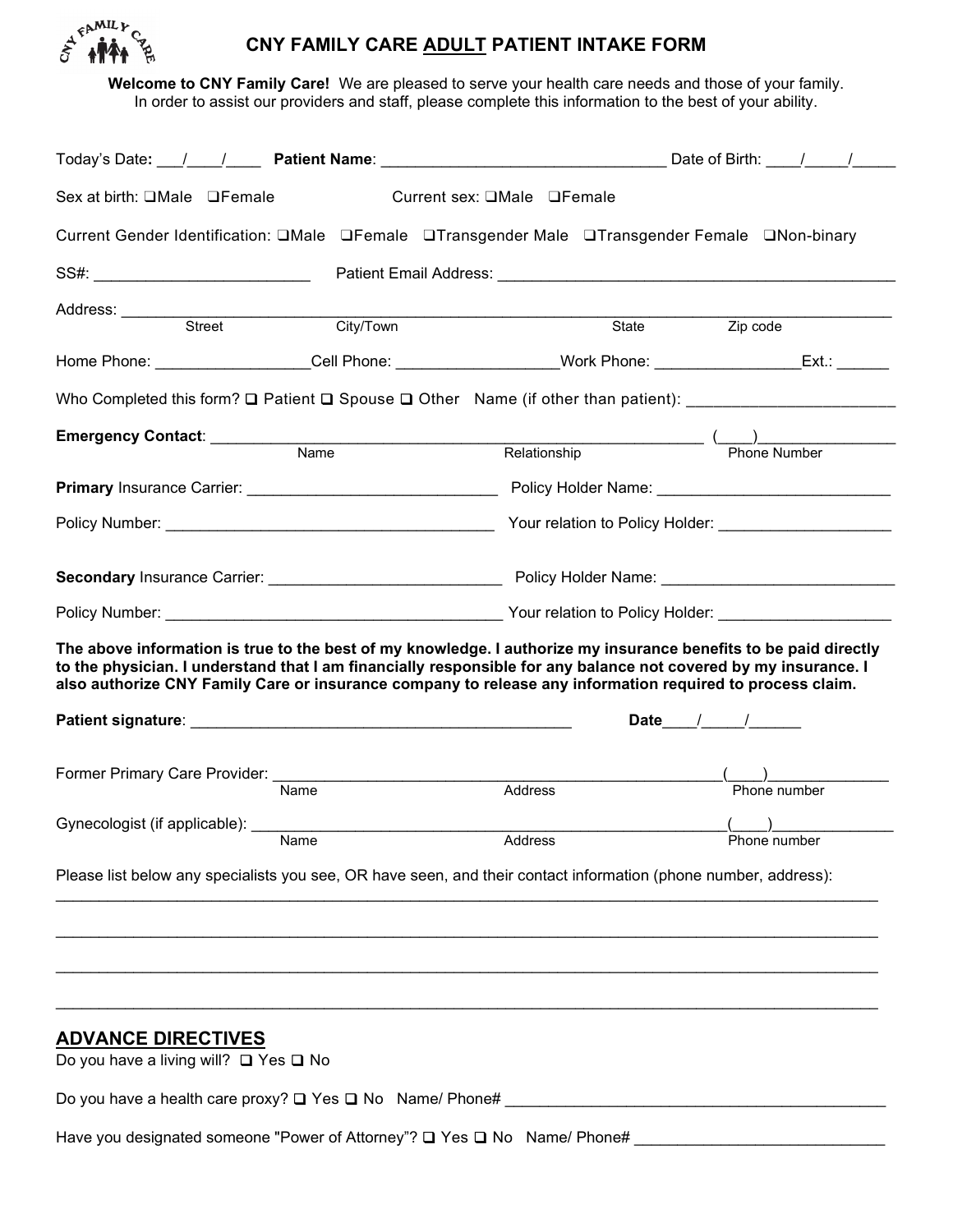Have you issued an order indicating "Do Not Resuscitate" (DNR)? ❑ Yes ❑ No *IMPORTANT: We ask that you bring your physician a copy of any documentation you have available regarding the above advance directives at your first appointment*.

## **IMMUNIZATION HISTORY**

Have you received the following **IMMUNIZATIONS?** If yes, indicate the approximate year it was last given:

| <b>Hepatitis A</b> | □Unknown □Yes □No Year | Hepatitis B | □Unknown ❑Yes ❑No Year                 |
|--------------------|------------------------|-------------|----------------------------------------|
| Tetanus/Diphtheria |                        |             | Influenza (Flu) □Unknown □Yes □No Year |
| <b>Shingles</b>    | □Unknown □Yes □No Year |             |                                        |

*IMPORTANT: We ask that you bring a copy of your immunization record with you to your first appointment.*

# **ALLERGIES**

### **Have you had an allergic reaction to?**

| lodine or X-ray contrast dye | $\Box$ No $\Box$ Yes |
|------------------------------|----------------------|
| Latex                        | $\Box$ No $\Box$ Yes |
| Bee or wasp stings           | $\Box$ No $\Box$ Yes |
| Adhesive tape                | $\Box$ No $\Box$ Yes |

| Have you had hives, skin rash, breathing problems, or other allergic reactions to medications? |  |  |
|------------------------------------------------------------------------------------------------|--|--|
| $\Box$ No $\Box$ Yes $\rightarrow$ Describe below:                                             |  |  |

\_\_\_\_\_\_\_\_\_\_\_\_\_\_\_\_\_\_\_\_\_\_\_\_\_\_\_\_\_\_\_\_\_\_\_\_\_\_\_\_\_\_\_\_\_\_\_\_\_\_\_\_\_\_\_\_\_\_\_\_\_\_\_\_\_\_\_\_\_\_\_\_\_\_\_\_\_\_\_\_\_\_\_\_\_\_\_\_\_\_\_\_\_\_\_

\_\_\_\_\_\_\_\_\_\_\_\_\_\_\_\_\_\_\_\_\_\_\_\_\_\_\_\_\_\_\_\_\_\_\_\_\_\_\_\_\_\_\_\_\_\_\_\_\_\_\_\_\_\_\_\_\_\_\_\_\_\_\_\_\_\_\_\_\_\_\_\_\_\_\_\_\_\_\_\_\_\_\_\_\_\_\_\_\_\_\_\_\_\_\_

\_\_\_\_\_\_\_\_\_\_\_\_\_\_\_\_\_\_\_\_\_\_\_\_\_\_\_\_\_\_\_\_\_\_\_\_\_\_\_\_\_\_\_\_\_\_\_\_\_\_\_\_\_\_\_\_\_\_\_\_\_\_\_\_\_\_\_\_\_\_\_\_\_\_\_\_\_\_\_\_\_\_\_\_\_\_\_\_\_\_\_\_\_\_\_

*\_\_\_\_\_\_\_\_\_\_\_\_\_\_\_\_\_\_\_\_\_\_\_\_\_\_\_\_\_\_\_\_\_\_\_\_\_\_\_\_\_\_\_\_\_\_\_\_\_\_\_\_\_\_\_\_\_\_\_\_\_\_\_\_\_\_\_\_\_\_\_\_\_\_\_\_\_\_\_\_*

\_\_\_\_\_\_\_\_\_\_\_\_\_\_\_\_\_\_\_\_\_\_\_\_\_\_\_\_\_\_\_\_\_\_\_\_\_\_\_\_\_\_\_\_\_\_\_\_\_\_\_\_\_\_\_\_\_\_\_\_\_\_\_\_\_\_\_\_\_\_\_\_\_\_\_\_\_\_\_\_\_\_\_\_\_\_\_\_\_\_\_\_\_\_\_

\_\_\_\_\_\_\_\_\_\_\_\_\_\_\_\_\_\_\_\_\_\_\_\_\_\_\_\_\_\_\_\_\_\_\_\_\_\_\_\_\_\_\_\_\_\_\_\_\_\_\_\_\_\_\_\_\_\_\_\_\_\_\_\_\_\_\_\_\_\_\_\_\_\_\_\_\_\_\_\_\_\_\_\_\_\_\_\_\_\_\_\_\_\_\_

\_\_\_\_\_\_\_\_\_\_\_\_\_\_\_\_\_\_\_\_\_\_\_\_\_\_\_\_\_\_\_\_\_\_\_\_\_\_\_\_\_\_\_\_\_\_\_\_\_\_\_\_\_\_\_\_\_\_\_\_\_\_\_\_\_\_\_\_\_\_\_\_\_\_\_\_\_\_\_\_\_\_\_\_\_\_\_\_\_\_\_\_\_\_\_

\_\_\_\_\_\_\_\_\_\_\_\_\_\_\_\_\_\_\_\_\_\_\_\_\_\_\_\_\_\_\_\_\_\_\_\_\_\_\_\_\_\_\_\_\_\_\_\_\_\_\_\_\_\_\_\_\_\_\_\_\_\_\_\_\_\_\_\_\_\_\_\_\_\_\_\_\_\_\_\_\_\_\_\_\_\_\_\_\_\_\_\_\_\_\_

**Name of Medication Describe Allergic Reaction** 

**Are there medications, other than those you are allergic to, that you would prefer not to use due to prior unpleasant side effects (example: GI upset)?** ❑ No ❑ Yes→ Describe below:

|  | <b>Name of Medication</b> |
|--|---------------------------|
|  |                           |

**Describe Unpleasant side effect(s)** 

**Do you have any food allergies?** ❑ No ❑ Yes→ ❑Cow's Milk ❑Eggs ❑Tree Nuts ❑Peanuts ❑Shellfish ❑Wheat ❑Soy ❑Other food allergy: \_\_\_\_\_\_\_\_\_\_\_\_\_\_\_\_

## **MEDICATIONS**

**Are you currently taking any prescription and/or non-prescription medications including vitamins, nutritional supplements, birth control, pain relievers, diuretics, laxatives, and herbal remedies?** ❑ No ❑ Yes→ List medications below: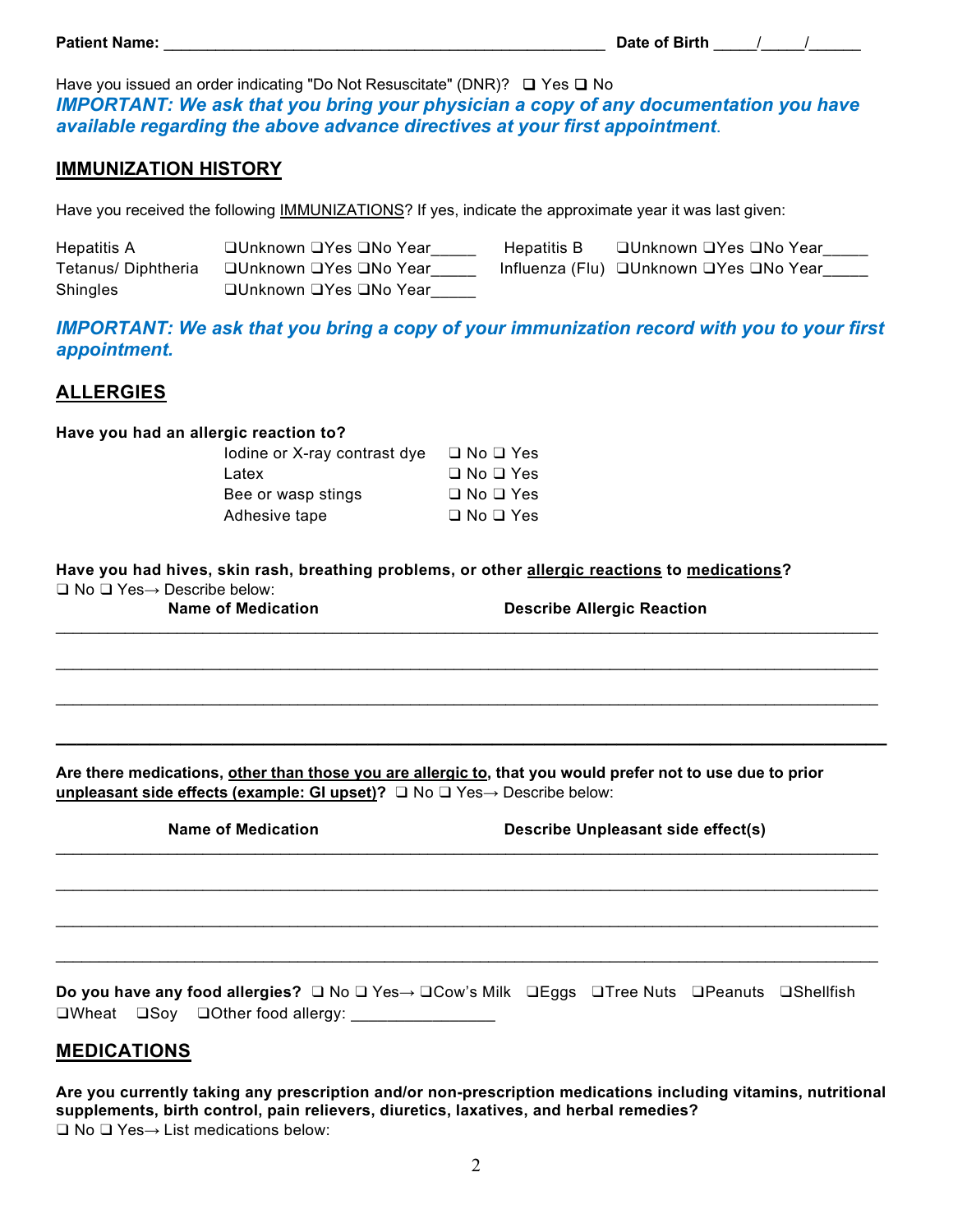|                           |             |                        | Date of Birth         |
|---------------------------|-------------|------------------------|-----------------------|
| <b>Name of Medication</b> | <b>Dose</b> | <b>How Often Taken</b> | <b>Reason for Use</b> |
|                           |             |                        |                       |
|                           |             |                        |                       |
|                           |             |                        |                       |
|                           |             |                        |                       |
|                           |             |                        |                       |
|                           |             |                        |                       |

# **HEALTH MAINTENANCE HISTORY**

Have you received the following HEALTH MAINTENANCE? If yes, indicate date of last exam/ test and who performed.

| <b>Bone Density Test/ DEXA</b>         | $\Box$ Unknown | $\Box$ Yes $\Box$ No | Date:                 | Where: $\_\_$        |
|----------------------------------------|----------------|----------------------|-----------------------|----------------------|
| <b>Cardiac Stress Test</b>             | $\Box$ Unknown | $\Box$ Yes $\Box$ No | Date: Date:           | Where: _____________ |
| Cologuard                              | $\Box$ Unknown | $\Box$ Yes $\Box$ No | Date:                 | Where: Where:        |
| Colonoscopy                            | $\Box$ Unknown | $\Box$ Yes $\Box$ No | Date: Date:           | Where: ___________   |
| Dental Exam                            | $\Box$ Unknown | $\Box$ Yes $\Box$ No | Date: Date:           | Where: Where:        |
| Eye Exam                               | $\Box$ Unknown | $\Box$ Yes $\Box$ No | Date:                 | Where: __________    |
| EKG.                                   | $\Box$ Unknown | $\Box$ Yes $\Box$ No | Date:                 | Where: ____________  |
| <b>Hepatitis C Screening</b>           | $\Box$ Unknown | $\Box$ Yes $\Box$ No | Date: $\frac{1}{2}$   | Where: _____________ |
| Low-Dose CT Scan Lung Cancer Screening | $\Box$ Unknown | $\Box$ Yes $\Box$ No | Date: $\_\_$          | Where: _____________ |
| Mammogram                              | $\Box$ Unknown | $\Box$ Yes $\Box$ No | Date: Date:           | Where: _____________ |
| PSA Test (prostate blood test)         | $\Box$ Unknown | $\Box$ Yes $\Box$ No | Date: $\qquad \qquad$ | Where: _____________ |
| <b>PAP Test</b>                        | $\Box$ Unknown | $\Box$ Yes $\Box$ No | Date: $\qquad \qquad$ | Where: _____________ |
| Pelvic Exam                            | $\Box$ Unknown | $\Box$ Yes $\Box$ No | Date: Date:           | Where: _____________ |
| Physical (complete) exam               | $\Box$ Unknown | $\Box$ Yes $\Box$ No | Date: Date:           | Where: ____________  |
| Rectal Exam                            | $\Box$ Unknown | $\Box$ Yes $\Box$ No | Date: $\qquad \qquad$ | Where: _____________ |
| Sleep Study                            | $\Box$ Unknown | $\Box$ Yes $\Box$ No | Date:                 | Where: $\_\_$        |
| Tuberculosis (TB) Test                 | $\Box$ Unknown | $\Box$ Yes $\Box$ No | Date:                 | Where:               |

# **CHILDHOOD ILLNESS**

### **Indicate if you have had:**

Any serious childhood Illnesses? ❑ None ❑ Chickenpox ❑ Measles ❑ Meningitis ❑ Mumps ❑ Pertussis ❑ Poliomyelitis ❑ Rheumatic Fever ❑ Rubella ❑ Other: \_\_\_\_\_\_\_\_\_\_\_\_\_\_\_\_\_\_\_\_\_\_\_\_\_\_\_\_\_\_\_\_\_\_\_\_\_\_\_\_\_\_\_\_\_\_\_\_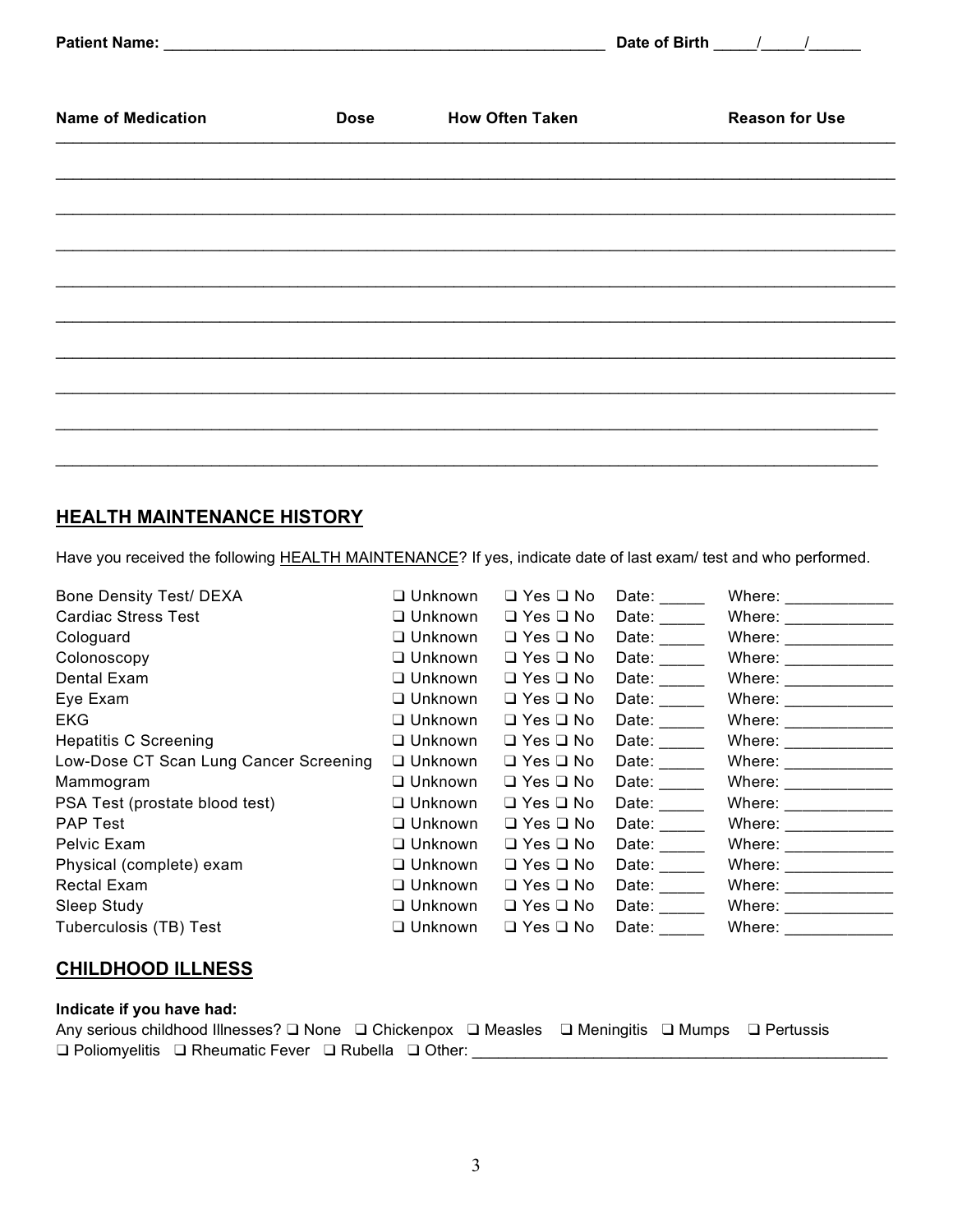# **Medical Problems Review**

| Have you ever had any of the following?                                                                                       |             | No               |        | YES Describe the problem when appropriate |                                                                    |                                                                     |
|-------------------------------------------------------------------------------------------------------------------------------|-------------|------------------|--------|-------------------------------------------|--------------------------------------------------------------------|---------------------------------------------------------------------|
| Abnormal chest x-ray __________________________                                                                               |             | $\Box$           | ⊔      |                                           |                                                                    |                                                                     |
| Abnormal PAP Test _________________________                                                                                   |             | $\Box$           | $\Box$ |                                           | <u> 1989 - John Stein, Amerikaansk politiker (* 1918)</u>          |                                                                     |
| Alzheimer's or Dementia ______________________                                                                                |             | $\Box$           | $\Box$ |                                           |                                                                    | <u> 1989 - Johann John Stone, Amerikaansk politiker (* 1908)</u>    |
| Anxiety, depression, or mental illness<br>                                                                                    |             | $\Box$           | ❏      |                                           | <u> 1980 - Jan Barnett, fransk politik (f. 1980)</u>               |                                                                     |
| Blood problems (abnormal bleeding, anemia,                                                                                    |             |                  |        |                                           |                                                                    |                                                                     |
| clots, high or low white count) _________                                                                                     |             | $\Box$           | $\Box$ |                                           |                                                                    |                                                                     |
|                                                                                                                               |             | $\Box$           | $\Box$ |                                           | <u> 1989 - Johann Stein, mars an de Francisco Barbara (</u>        |                                                                     |
| Growth removed from the colon or rectum                                                                                       |             |                  |        |                                           |                                                                    |                                                                     |
|                                                                                                                               |             | $\Box$           | $\Box$ |                                           |                                                                    |                                                                     |
| Heart Attack ___________________________________                                                                              |             | $\Box$           | $\Box$ |                                           |                                                                    |                                                                     |
| High blood pressure ___________________________                                                                               |             | $\Box$           | $\Box$ |                                           |                                                                    |                                                                     |
| High cholesterol or triglycerides _______________                                                                             |             | $\Box$           | ❏      |                                           |                                                                    | <u> 1989 - Johann Barbara, martxa alemaniar arg</u>                 |
| HIV/AIDS                                                                                                                      |             | $\Box$           | ❏      |                                           |                                                                    |                                                                     |
|                                                                                                                               |             | ❏                | ❏      |                                           |                                                                    |                                                                     |
| Multiple Sclerosis _____________________________                                                                              |             | $\Box$           | ❏      |                                           |                                                                    |                                                                     |
| Parkinson's _______________________________                                                                                   |             | $\Box$           | ❏      |                                           |                                                                    | <u> 1989 - Johann Stein, mars an deus Amerikaansk kommunister (</u> |
| Pacemaker or AICD (Internal Defib) ___________                                                                                |             | $\Box$           | $\Box$ |                                           | <u> 1989 - Jan Samuel Barbara, margaret eta idazlea (h. 1989).</u> |                                                                     |
| Scarlet Fever or Rheumatic Fever ____________                                                                                 |             | $\Box$           | ❏      |                                           |                                                                    |                                                                     |
| Sexually transmitted disease _________________                                                                                |             | $\Box$           | $\Box$ |                                           |                                                                    |                                                                     |
|                                                                                                                               |             | $\Box$           |        |                                           |                                                                    |                                                                     |
|                                                                                                                               |             |                  | ❏      |                                           |                                                                    |                                                                     |
|                                                                                                                               |             |                  | ❏      |                                           |                                                                    | <u> 1989 - Johann Barnett, fransk politiker (d. 1989)</u>           |
|                                                                                                                               |             |                  | ❏      |                                           |                                                                    |                                                                     |
| Tuberculosis or positive tuberculin skin test ______ __                                                                       |             |                  | ❏      |                                           |                                                                    |                                                                     |
|                                                                                                                               |             |                  | $\Box$ |                                           |                                                                    | <u> 1989 - Andrea Stadt Britain, fransk politik (d. 1989)</u>       |
| Have you ever had a serious Accident(s)/ Injurie(s)?                                                                          |             |                  |        |                                           |                                                                    |                                                                     |
| $\square$ NO<br>$\Box$ Auto Accident $\Box$ Head Injury $\Box$ Work Injury                                                    |             |                  |        |                                           |                                                                    | $\Box$ Sports Injury $\Box$ Other:                                  |
|                                                                                                                               |             |                  |        |                                           |                                                                    |                                                                     |
| Indicate whether you have ever had a MEDICAL PROBLEM AND/OR SURGERY related to each of the following by                       |             |                  |        |                                           |                                                                    |                                                                     |
| placing a check $(\sqrt{ } )$ in the appropriate boxes. If you have had surgery, indicate the approximate year(s) of surgery. |             |                  |        |                                           |                                                                    |                                                                     |
| Describe the problem and type of surgery. Circle the appropriate choice when multiple choices are listed in a<br>question.    |             |                  |        |                                           |                                                                    |                                                                     |
|                                                                                                                               | No          | Medical          |        | Had                                       | Year(s) of                                                         |                                                                     |
|                                                                                                                               | Problem     | Problem          |        | Surgery                                   | Surgery                                                            | Describe                                                            |
| Eyes (cataracts, glaucoma)                                                                                                    | $\Box$      | $\Box$           |        | $\Box$                                    |                                                                    |                                                                     |
| Ears, nose, sinuses, tonsils                                                                                                  | $\Box$      | $\Box$           |        | $\Box$                                    |                                                                    |                                                                     |
| Thyroid or parathyroid glands                                                                                                 | ❏           | $\Box$           |        | $\Box$                                    |                                                                    |                                                                     |
| Heart valves, heart rhythm                                                                                                    | $\Box$      | $\Box$           |        | $\Box$                                    |                                                                    |                                                                     |
| Coronary (heart) arteries (angina)                                                                                            | $\Box$      | $\Box$           |        | $\Box$                                    |                                                                    |                                                                     |
| Arteries (aorta, arteries to head,                                                                                            |             |                  |        |                                           |                                                                    |                                                                     |
| arms, legs)<br>Veins, blood clots in the veins                                                                                | ⊔           | ❏                |        | ❏                                         |                                                                    |                                                                     |
|                                                                                                                               | $\Box$<br>□ | $\Box$<br>$\Box$ |        | $\Box$<br>$\Box$                          |                                                                    |                                                                     |
| Lungs (COPD, Emphysema)<br><b>Esophagus or stomach (ulcer)</b>                                                                | $\Box$      | $\Box$           |        | $\Box$                                    |                                                                    |                                                                     |
| Bowel (small & large intestine)                                                                                               |             |                  |        |                                           |                                                                    |                                                                     |
| Appendix)                                                                                                                     | $\Box$      | $\Box$           |        | $\Box$                                    |                                                                    |                                                                     |
| Liver or gall bladder (including                                                                                              |             |                  |        |                                           |                                                                    |                                                                     |
| Hepatitis)                                                                                                                    |             | □                |        | $\Box$                                    |                                                                    |                                                                     |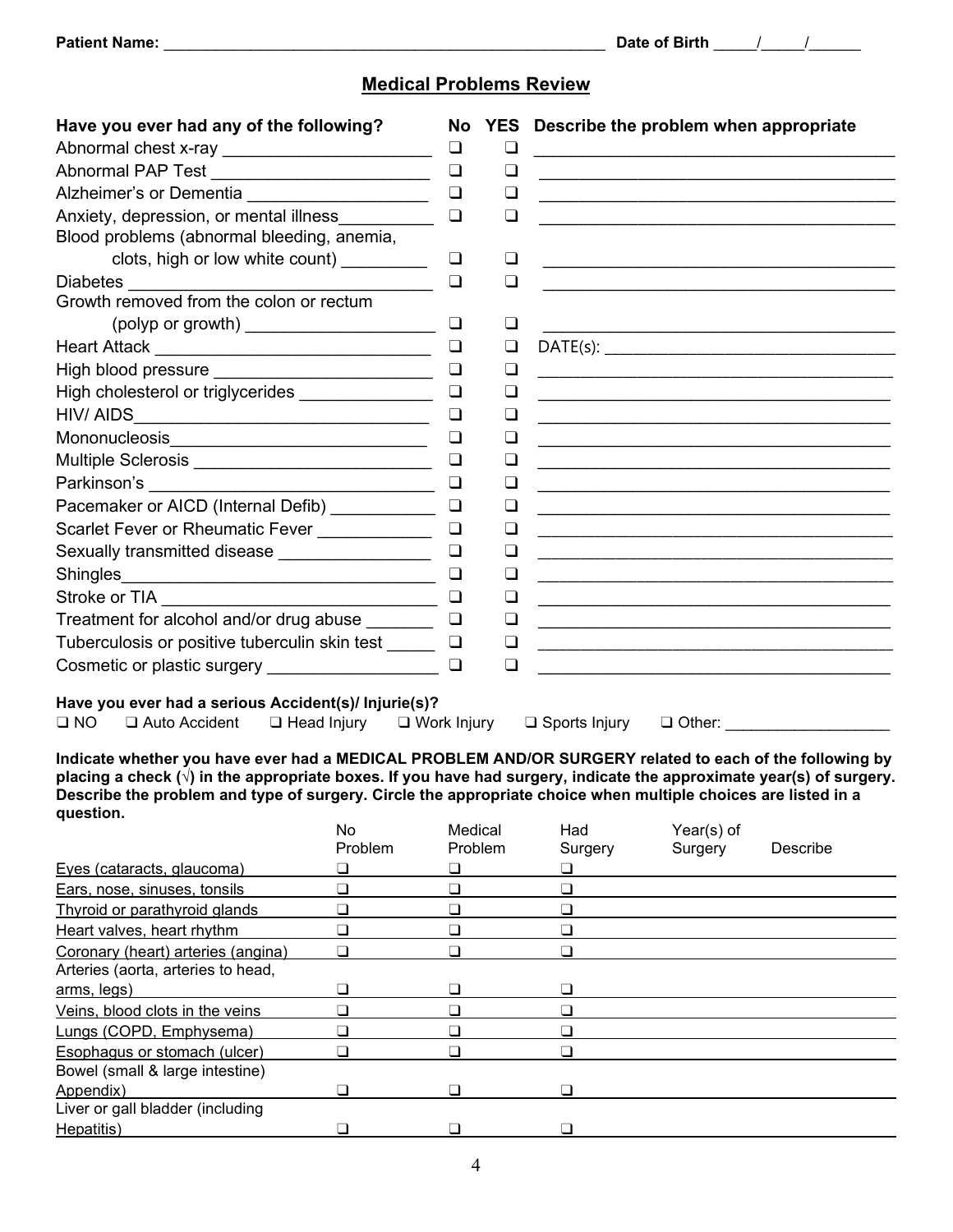**MEDICAL PROBLEM AND/OR SURGERY CONT.**

|                                                                 | No.<br>Problem        | Medical<br>Problem                 | Had<br>Surgery                                                                           |                 | Year(s) of<br>Surgery   | Describe                                |
|-----------------------------------------------------------------|-----------------------|------------------------------------|------------------------------------------------------------------------------------------|-----------------|-------------------------|-----------------------------------------|
| Hernia                                                          | ❏                     | ❏                                  | ❏                                                                                        |                 |                         |                                         |
| Kidneys or bladder                                              | $\Box$                | $\Box$                             | $\Box$                                                                                   |                 |                         |                                         |
| Bones, joints, muscles (fractures)                              | $\Box$                | $\Box$                             | $\Box$                                                                                   |                 |                         |                                         |
| Back, neck, spine                                               | ❏                     | ⊔                                  | ❏                                                                                        |                 |                         |                                         |
| Brain (seizure disorder, Migraines)                             | ❏                     | ❏                                  | □                                                                                        |                 |                         |                                         |
| Skin (cancer, eczema, acne)                                     | ❏                     | ❏                                  | $\Box$                                                                                   |                 |                         |                                         |
| <b>Breasts</b>                                                  | $\Box$                | $\Box$                             | $\Box$                                                                                   |                 |                         |                                         |
| FEMALES: uterus, tubes, ovaries                                 | □                     | □                                  | $\Box$                                                                                   |                 |                         |                                         |
| MALE: prostate, penis, testes,                                  |                       |                                    |                                                                                          |                 |                         |                                         |
| vasectomy                                                       | ❏                     | ❏                                  | ❏                                                                                        |                 |                         |                                         |
| Other: (please describe)                                        | $\Box$                | ❏                                  | $\Box$                                                                                   |                 |                         |                                         |
| $\square$ Nausea<br>$\Box$ Vomiting<br><b>Hospitalizations</b>  | $\Box$ Other:         |                                    | Have you ever been hospitalized? $\square$ No $\square$ Yes $\rightarrow$ Describe below |                 |                         |                                         |
| Year<br>Reason                                                  |                       |                                    | Facility (Name and address if out of local area)                                         |                 |                         |                                         |
|                                                                 |                       |                                    |                                                                                          |                 |                         |                                         |
| <b>ASSISTIVE DEVICES</b>                                        |                       |                                    |                                                                                          |                 |                         |                                         |
| Please indicate if you currently require any assistive devices. |                       |                                    |                                                                                          |                 |                         |                                         |
| Brace(s):                                                       | $\Box$ knee           |                                    | $\Box$ neck                                                                              | $\square$ wrist |                         | $\Box$ back                             |
| Lifeline/ Medical Alert Device $\square$                        |                       |                                    |                                                                                          |                 |                         |                                         |
| <b>Sleep Apnea Device</b>                                       | <b>OCPAP</b>          |                                    | <b>OBIPAP</b>                                                                            |                 |                         |                                         |
| Cane-Standard:                                                  |                       |                                    | $\square$ Standard cane used in left hand                                                |                 |                         | $\Box$ Standard cane used in right hand |
| Cane-Quad:                                                      |                       | $\Box$ Quad cane used in left hand |                                                                                          |                 |                         | $\Box$ Quad cane used in right hand     |
| <b>Contacts:</b>                                                | $\Box$ Soft contact   |                                    |                                                                                          |                 | $\Box$ Hard contacts    |                                         |
| <b>Crutches:</b>                                                |                       | $\Box$ Axillary crutches (arm pit) |                                                                                          |                 | $\Box$ Forearm crutches |                                         |
| Dentures-Complete:                                              | $\Box$ Complete Lower |                                    | $\Box$ Complete Upper                                                                    |                 |                         | $\Box$ Complete Upper & Lower           |
| Dentures-Partial:                                               | □ Partial Lower       |                                    |                                                                                          |                 |                         |                                         |
|                                                                 |                       |                                    | □ Partial Upper<br>$\Box$ Bifocals                                                       |                 | $\Box$ Trifocals        | $\Box$ Partial Upper and Lower          |
| Glasses:                                                        | $\Box$ Glasses        |                                    |                                                                                          |                 |                         |                                         |
| <b>Hearing Aid:</b>                                             | $\Box$ bilateral      |                                    | $\Box$ left                                                                              |                 | $\Box$ right            |                                         |
| <b>Walker:</b>                                                  | $\Box$ rolling        |                                    | $\Box$ standard walker                                                                   |                 |                         | $\Box$ rolling with platform            |
| <b>Wears Corrective Shoes:</b>                                  | $\Box$ bilateral feet |                                    | $\Box$ left foot                                                                         |                 | $\Box$ right foot       |                                         |
| Wheelchair:                                                     | $\Box$ Manual         |                                    | $\Box$ Electric                                                                          |                 |                         |                                         |
| $\Box$ NONE (1 do not use any assistive devices)                |                       |                                    |                                                                                          |                 |                         |                                         |

❑ **NONE** (I do not use any assistive devices)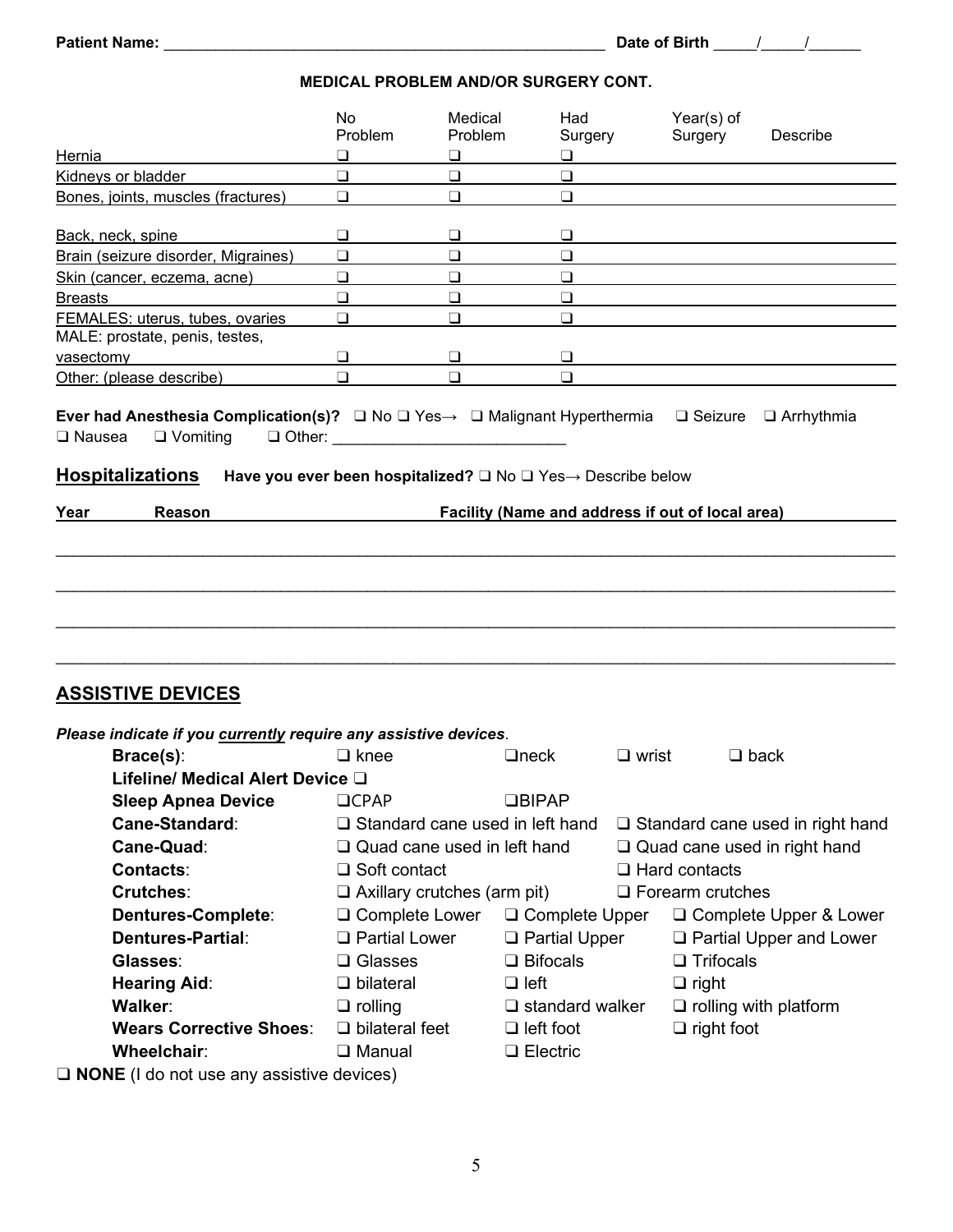# **OBSTETRIC/ GYNECOLOGIC HISTORY FOR WOMEN**

Total Number of Pregnancies (viable and nonviable) in lifetime: Total number of living children:

# Full Term babies: \_\_\_\_\_\_\_\_\_ # Premature babies: \_\_\_\_\_\_\_ # Miscarriages (spontaneous abortions): \_\_\_\_\_\_

# Elective termination of pregnancy(s): \_\_\_\_\_\_\_\_\_\_\_ Age of menopause: \_\_\_\_\_\_ QNA/ I have not reached menopause

Age of first menstrual period: <br> **Date of last menstrual period:** Dete Period: Period Frequency: #of days:

**Current Contraceptive Method(s):** ❑None ❑Abstinence ❑Coitus Interruptus ❑Female Condoms ❑Male Condoms ❑Depo-Provera Injection ❑Diaphragm ❑Essure ❑IUD-Copper (Paragard) ❑IUD-Levonorgestrel (Mirena, Kyleena, Liletta, Skyla) ❑Oral Contraceptive (pill) ❑Patch ❑Rhythm Method ❑Ring (Nuva) ❑Spermicides ❑Tubal Ligation ❑Vasectomy

# **FAMILY HISTORY MEDICAL ISSUES**

Place a check mark (√) in the appropriate boxes to identify all illnesses/conditions **which you know have occurred** in your **blood relatives**. Check "NONE" if you are not aware of any relative having the illness/condition. Describe the illness or condition.

|                                                         | <b>Family Members</b> |               |                 |                     |                         |                         |             | <b>Describe</b> |             |      |  |
|---------------------------------------------------------|-----------------------|---------------|-----------------|---------------------|-------------------------|-------------------------|-------------|-----------------|-------------|------|--|
| <b>Illness/Condition</b>                                | Father                | <b>Mother</b> | <b>Brothers</b> | Sisters<br>Paternal | Grandmother<br>Paternal | Grandfather<br>Maternal | Grandmother | <b>Maternal</b> | Grandfather | None |  |
| Immune Problems, HIV, AIDS                              |                       |               |                 |                     |                         |                         |             |                 |             |      |  |
| Alcoholism                                              |                       |               |                 |                     |                         |                         |             |                 |             |      |  |
| <b>Addiction - Drugs</b>                                |                       |               |                 |                     |                         |                         |             |                 |             |      |  |
| Anemia                                                  |                       |               |                 |                     |                         |                         |             |                 |             |      |  |
| Arthritis (childhood) (JRA)                             |                       |               |                 |                     |                         |                         |             |                 |             |      |  |
| <b>Birth Defects</b>                                    |                       |               |                 |                     |                         |                         |             |                 |             |      |  |
| <b>Bleeding Disorder or Clotting</b><br><b>Disorder</b> |                       |               |                 |                     |                         |                         |             |                 |             |      |  |
| Crohns or ulcerative colitis                            |                       |               |                 |                     |                         |                         |             |                 |             |      |  |
| Developmental Delay                                     |                       |               |                 |                     |                         |                         |             |                 |             |      |  |
| <b>Diabetes</b>                                         |                       |               |                 |                     |                         |                         |             |                 |             |      |  |
| <b>Epilepsy or Convulsions</b>                          |                       |               |                 |                     |                         |                         |             |                 |             |      |  |
| Heart Disease (before 50 years<br>old)                  |                       |               |                 |                     |                         |                         |             |                 |             |      |  |
| High Blood Pressure (before<br>age 50)                  |                       |               |                 |                     |                         |                         |             |                 |             |      |  |
| <b>Kidney Disease</b>                                   |                       |               |                 |                     |                         |                         |             |                 |             |      |  |
| <b>Liver Disease</b>                                    |                       |               |                 |                     |                         |                         |             |                 |             |      |  |
| <b>Mental Illness</b>                                   |                       |               |                 |                     |                         |                         |             |                 |             |      |  |
| Intellectual Disability (Mental<br>Retardation)         |                       |               |                 |                     |                         |                         |             |                 |             |      |  |
| <b>Thyroid Disease</b>                                  |                       |               |                 |                     |                         |                         |             |                 |             |      |  |

**Other information about your family which you want us to know**: \_\_\_\_\_\_\_\_\_\_\_\_\_\_\_\_\_\_\_\_\_\_\_\_\_\_\_\_\_\_\_\_\_\_\_\_\_\_\_\_\_

\_\_\_\_\_\_\_\_\_\_\_\_\_\_\_\_\_\_\_\_\_\_\_\_\_\_\_\_\_\_\_\_\_\_\_\_\_\_\_\_\_\_\_\_\_\_\_\_\_\_\_\_\_\_\_\_\_\_\_\_\_\_\_\_\_\_\_\_\_\_\_\_\_\_\_\_\_\_\_\_\_\_\_\_\_\_\_\_\_\_\_\_\_\_\_\_\_

\_\_\_\_\_\_\_\_\_\_\_\_\_\_\_\_\_\_\_\_\_\_\_\_\_\_\_\_\_\_\_\_\_\_\_\_\_\_\_\_\_\_\_\_\_\_\_\_\_\_\_\_\_\_\_\_\_\_\_\_\_\_\_\_\_\_\_\_\_\_\_\_\_\_\_\_\_\_\_\_\_\_\_\_\_\_\_\_\_\_\_\_\_\_\_\_\_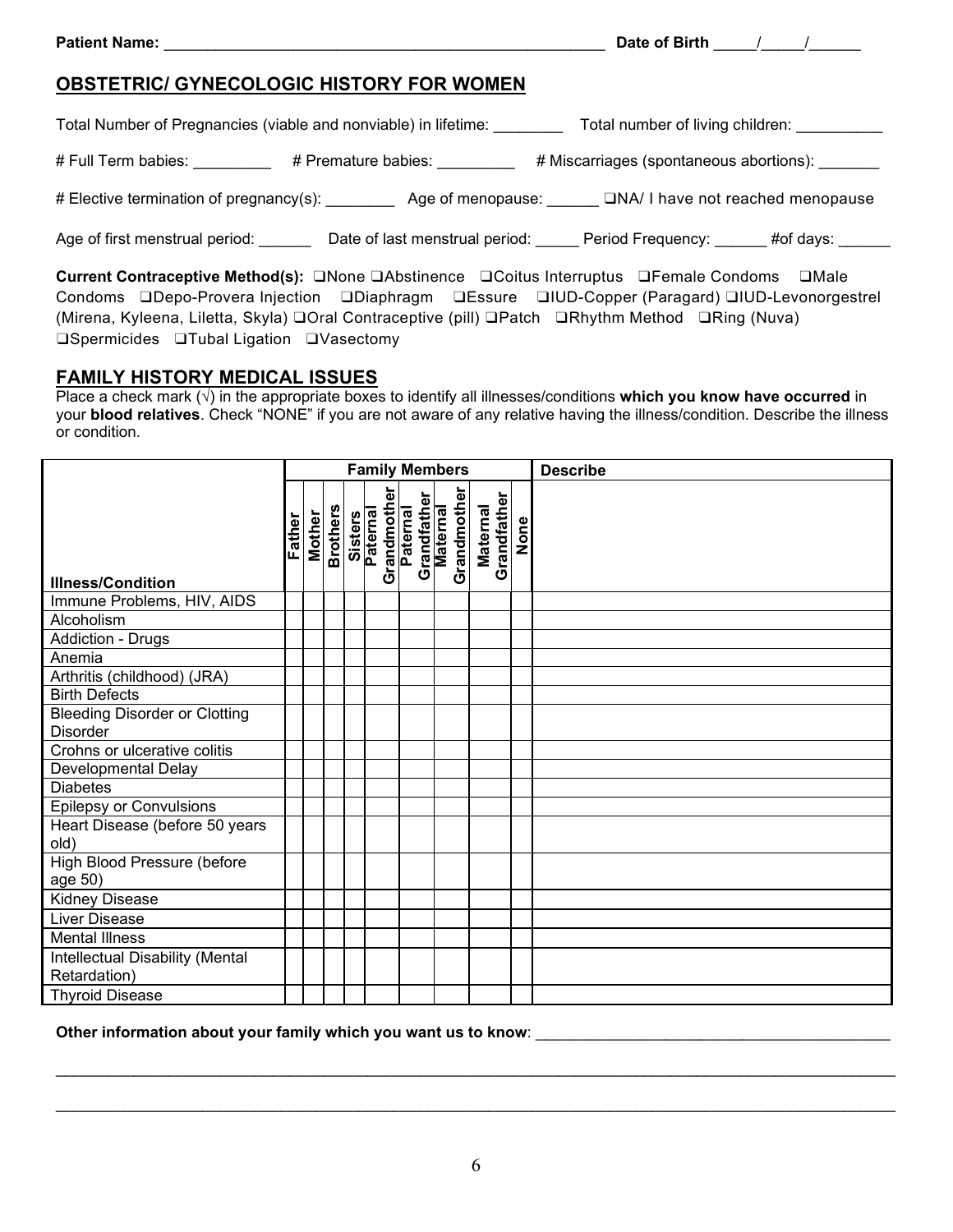|                                                                                                                                                                                                                                                                      |                               |                                                                                                                        |                                                                                                                      |                                          | Date of Birth $\frac{1}{\sqrt{1-\frac{1}{2}}}\frac{1}{\sqrt{1-\frac{1}{2}}\sqrt{1-\frac{1}{2}}\sqrt{1-\frac{1}{2}}\sqrt{1-\frac{1}{2}}$ |                  |                                  |  |
|----------------------------------------------------------------------------------------------------------------------------------------------------------------------------------------------------------------------------------------------------------------------|-------------------------------|------------------------------------------------------------------------------------------------------------------------|----------------------------------------------------------------------------------------------------------------------|------------------------------------------|-----------------------------------------------------------------------------------------------------------------------------------------|------------------|----------------------------------|--|
| Are you adopted?                                                                                                                                                                                                                                                     |                               | $\Box$ Yes $\rightarrow$ If known, complete the following information below about your <b>blood</b> relatives (include | children). Exclude adoptive parents, siblings and adopted children.                                                  |                                          |                                                                                                                                         |                  |                                  |  |
|                                                                                                                                                                                                                                                                      |                               | $\Box$ No $\rightarrow$ Complete the following information about your <b>blood</b> relatives. Exclude adoptive         | siblings and adopted children.                                                                                       |                                          |                                                                                                                                         |                  |                                  |  |
| Father <b>QAlive</b>                                                                                                                                                                                                                                                 |                               | $\Box$ Deceased (Age $\qquad\qquad$ )                                                                                  |                                                                                                                      |                                          |                                                                                                                                         |                  |                                  |  |
| Mother <b>OAlive</b>                                                                                                                                                                                                                                                 |                               | □Deceased (Age______) □Unknown Cause(s) of Death: ______________________________                                       |                                                                                                                      |                                          |                                                                                                                                         |                  |                                  |  |
|                                                                                                                                                                                                                                                                      |                               | How many children to you have? _________                                                                               |                                                                                                                      | How many siblings do you have? _________ |                                                                                                                                         |                  |                                  |  |
|                                                                                                                                                                                                                                                                      | <b>Number</b><br><b>Alive</b> | <b>Number</b><br><b>Deceased</b>                                                                                       | Approximate<br>Age(s) at Death                                                                                       |                                          | <b>Causes(s) of Death</b>                                                                                                               |                  | <b>History</b><br><b>Unknown</b> |  |
| Sons                                                                                                                                                                                                                                                                 |                               |                                                                                                                        |                                                                                                                      |                                          |                                                                                                                                         |                  | □                                |  |
| <b>Daughters</b>                                                                                                                                                                                                                                                     |                               |                                                                                                                        | <u> 1989 - Johann Stoff, amerikansk politiker (d. 1989)</u>                                                          |                                          |                                                                                                                                         |                  | ❏                                |  |
| <b>Brothers</b>                                                                                                                                                                                                                                                      |                               |                                                                                                                        | <u> 1990 - Jan Barbara de Santo III e a contra de la contrada de la contrada de la contrada de la contrada de la</u> |                                          |                                                                                                                                         |                  | ⊔                                |  |
| <b>Sisters</b>                                                                                                                                                                                                                                                       |                               |                                                                                                                        |                                                                                                                      |                                          |                                                                                                                                         |                  | $\Box$                           |  |
| <b>Paternal</b><br>Grandmother <b>Communist Communist Communist Communist Communist Communist Communist Communist Communist Communist Communist Communist Communist Communist Communist Communist Communist Communist Communist Communist Communist</b>              |                               |                                                                                                                        |                                                                                                                      |                                          |                                                                                                                                         |                  | ⊔                                |  |
| <b>Paternal</b><br><b>Grandfather</b>                                                                                                                                                                                                                                |                               |                                                                                                                        |                                                                                                                      |                                          |                                                                                                                                         |                  | □                                |  |
| <b>Maternal</b><br>Grandmother                                                                                                                                                                                                                                       |                               |                                                                                                                        |                                                                                                                      |                                          |                                                                                                                                         |                  | $\Box$                           |  |
| <b>Paternal</b><br><b>Grandfather</b>                                                                                                                                                                                                                                |                               |                                                                                                                        |                                                                                                                      |                                          |                                                                                                                                         |                  |                                  |  |
| <b>SOCIAL HISTORY</b>                                                                                                                                                                                                                                                |                               |                                                                                                                        |                                                                                                                      |                                          |                                                                                                                                         |                  |                                  |  |
| <b>Marital Status?</b>                                                                                                                                                                                                                                               | <b>ODivorced</b>              | □Domestic Partner                                                                                                      | □Married                                                                                                             |                                          | □Significant Other                                                                                                                      | $\square$ Single | <b>OWidowed</b>                  |  |
| What is your current living arrangement?<br><b>QAssisted Living Facility QCar QFriend's Home QRelative's Home QGroup Home QHouse</b><br>□Apartment<br><b>QHomeless-living on street</b> QHomeless-staying in shelter QNursing Home/ Long Term Care Facility QTrailer |                               |                                                                                                                        |                                                                                                                      |                                          |                                                                                                                                         |                  |                                  |  |
|                                                                                                                                                                                                                                                                      |                               |                                                                                                                        |                                                                                                                      |                                          | $\Box$ No one lives with me (I live alone)                                                                                              |                  |                                  |  |
|                                                                                                                                                                                                                                                                      |                               | Do you have pets? $\square$ Dogs (#: __) $\square$ Cats (#: __) $\square$ Other Type: _________(#: __)                 |                                                                                                                      |                                          |                                                                                                                                         |                  |                                  |  |
|                                                                                                                                                                                                                                                                      |                               | Are you exposed to tobacco or marijuana smoke in your home? $\Box$ Yes                                                 |                                                                                                                      |                                          | $\square$ No                                                                                                                            |                  |                                  |  |
|                                                                                                                                                                                                                                                                      |                               | Are you exposed to tobacco or marijuana smoke at work?                                                                 |                                                                                                                      | $\Box$ Yes<br>$\square$ No               |                                                                                                                                         |                  |                                  |  |
| Are their guns in your home?                                                                                                                                                                                                                                         |                               | $\square$ No                                                                                                           | $\Box$ Yes, locked Up                                                                                                |                                          | $\Box$ Yes, Not locked up                                                                                                               |                  |                                  |  |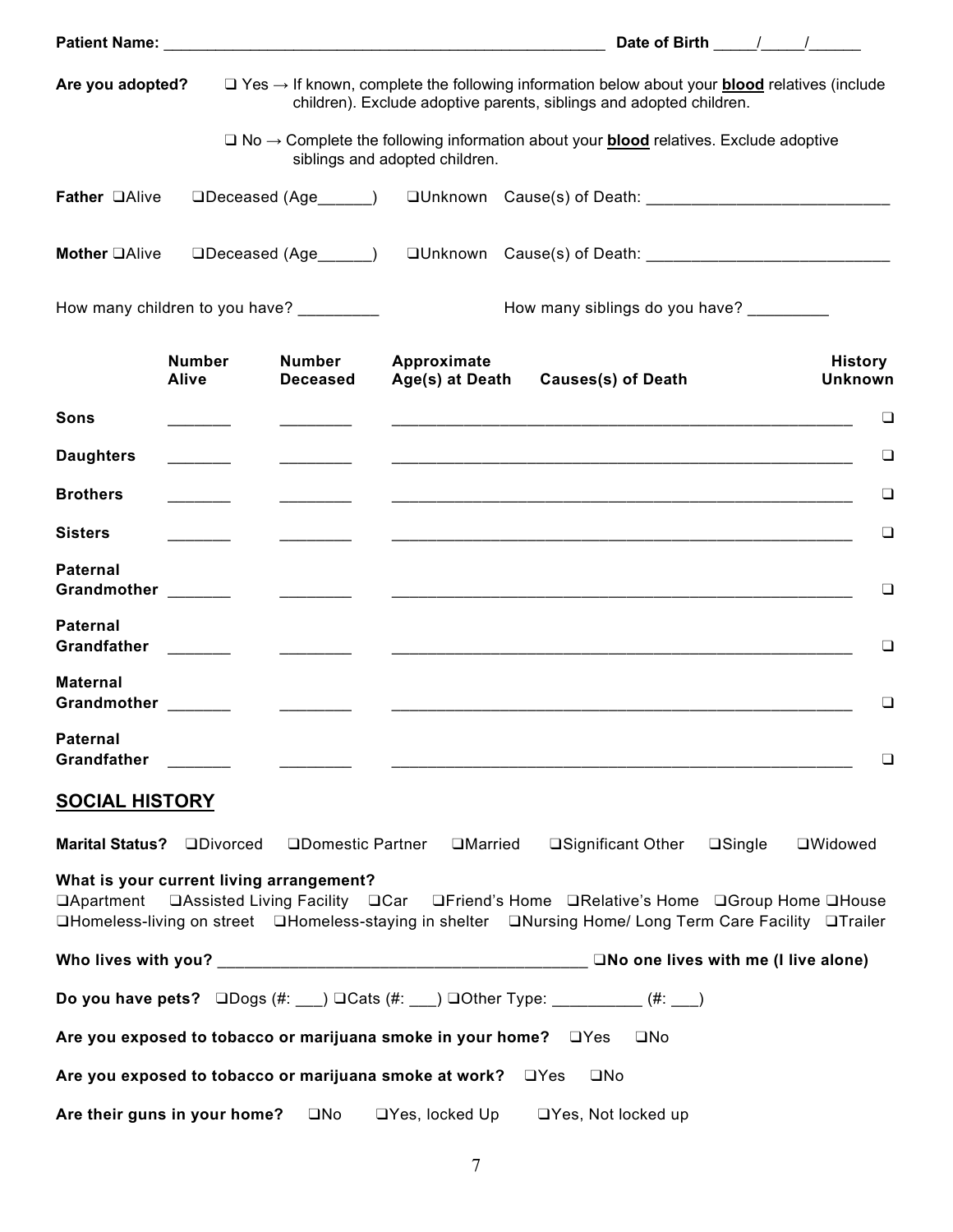| Patient Name: the contract of the contract of the contract of the contract of the contract of the contract of the contract of the contract of the contract of the contract of the contract of the contract of the contract of                                                                                                                                                                        |                                                                              |
|------------------------------------------------------------------------------------------------------------------------------------------------------------------------------------------------------------------------------------------------------------------------------------------------------------------------------------------------------------------------------------------------------|------------------------------------------------------------------------------|
| Highest Education Level Completed? □ Elementary school (grade: ____) □ Grade school (grade: _____)<br>□High School □ Associates Degree □Bachelor's Degree □Master's Degree □Doctorate Degree<br>□ Vocational Degree (vocation: ______________________________) □ College - 1 year  □ College - 2 years                                                                                               |                                                                              |
| <b>BARRIERS TO CARE</b>                                                                                                                                                                                                                                                                                                                                                                              |                                                                              |
| Please indicate if any of the following will affect your ability to receive treatment at our practice?<br>□Education status □Family responsibilities □Financial Hardship □Geographic location<br>□None Identified - I am not experiencing anything affecting my ability to receive treatment at CNY Family Care                                                                                      |                                                                              |
| Are you currently experiencing any of the following social determinants?<br>□Difficulty accessing transportation □Difficulty affording transportation □Homebound (cannot leave home)<br>□Homelessness □Limited access to nutritious food □Uncertain access to nutritious food<br>□Unsafe housing quality<br>$\square$ None Identified $-1$ am not experiencing any of these                          |                                                                              |
| Please indicate if any of the issues below are affecting your social functioning:<br>□Absence of Social Engagement □ Anxiety/Depression □ Declining Health/Cognition<br>$\Box$ Inability to maintain an adequate social life $\Box$ Lack of family network $\Box$ Lack of friend network<br>$\square$ None Identified $-1$ am not experiencing any of these                                          | <b>Q</b> Isolation                                                           |
| Please indicate if you have any learning barriers:<br>$\Box$ Intellectually disabled $\Box$ Cognitive ability impaired $\Box$ Deafness-complete<br>$\square$ Impaired memory $\square$ Unable to read $\square$ Unable to understand when you read<br><b>QLegally Blind</b><br>$\square$ None Identified $-1$ do not have any barriers which affect my ability to learn                              | □Hearing impaired<br>□Vision Impaired                                        |
| Please indicate if you have any communication barriers:<br>□Primary language is not English □Needs a translator at medical appointments □Deafness-complete<br>□Hearing impaired □Needs an American Sign Language (ASL) interpreter at medical appointments<br>□Nonverbal (does not speak) □Legally blind<br>$\square$ None Identified $-1$ do not have any barriers which affect my ability to learn |                                                                              |
| Current employment status: <b>QEmployed</b> QWork w/restrictions QRetired QMedically retired                                                                                                                                                                                                                                                                                                         |                                                                              |
| What is your occupation? _________________________________ Employer Name: _______________________________                                                                                                                                                                                                                                                                                            |                                                                              |
| Employer<br>Address: Street City/Town                                                                                                                                                                                                                                                                                                                                                                |                                                                              |
| Are you on a special diet?<br>□ No □ Yes→  □Diabetic diet  □ Renal diet<br>□Vegetarian □Other: ________________                                                                                                                                                                                                                                                                                      | State<br><b>Example 2</b> Zip code<br>$\Box$ Vegan<br>$\Box$ Mechanical soft |
| Are you receiving any community services?<br>□Day Service Program □Home Care □Homemaking services (aid for cleaning, cooking,<br>$\square$ No/None<br>laundry) □Meals on Wheels   □Medical Transport Services/ Assistance   □Occupational Therapy   □Physical                                                                                                                                        |                                                                              |
| Are you currently experiencing any abuse?<br><u> OYes-Bullying in school</u> <b>OYes-Domestic Violence</b><br>□Yes-Emotional abuse<br>$\square$ Yes-Physical abuse<br>□Yes-Sexual abuse                                                                                                                                                                                                              |                                                                              |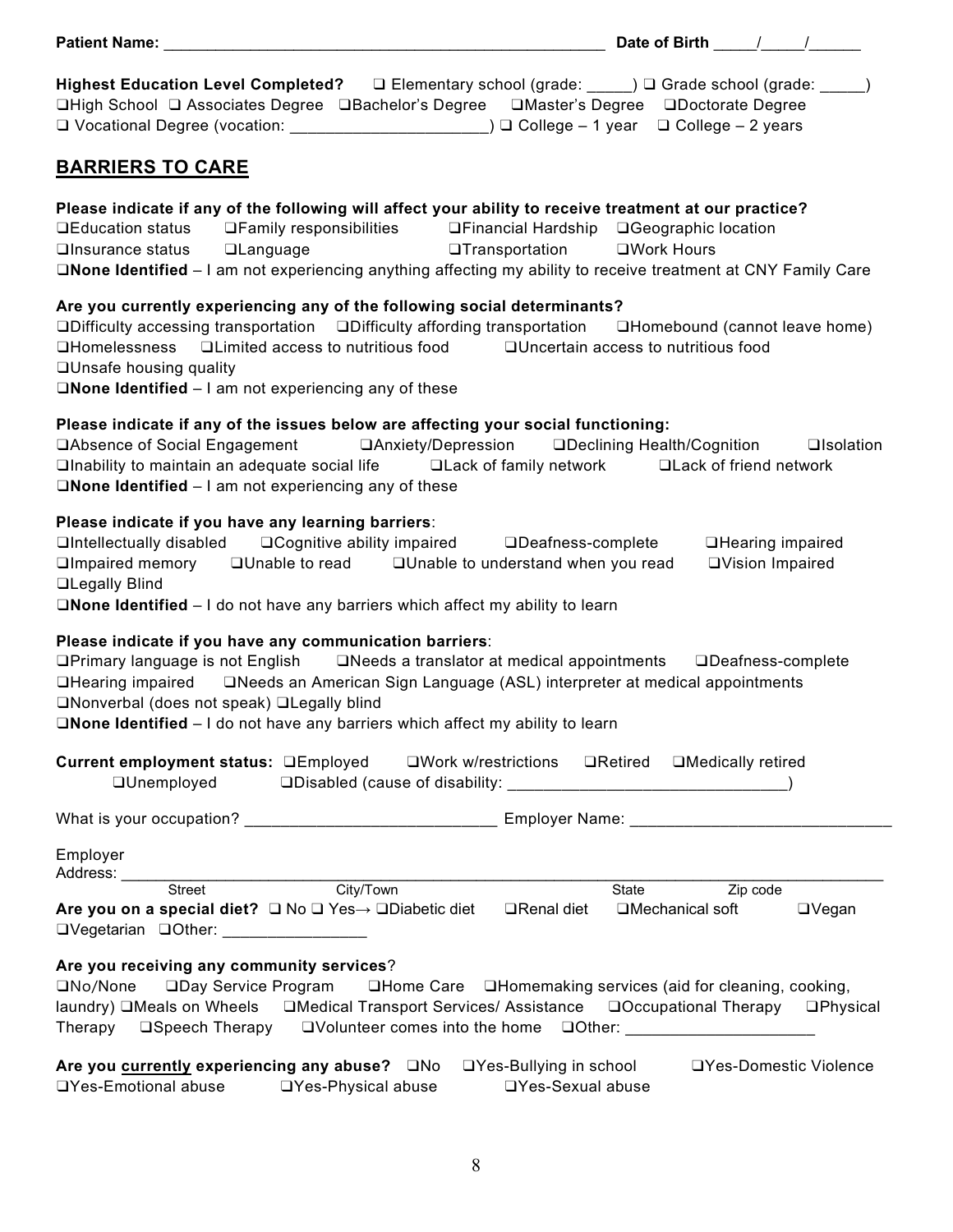|                               | <b>Have you been abused in the past?</b> $\Box$ No history of abuse $\Box$ Yes-Bullied in school |                            | □Yes-Domestic Violence |
|-------------------------------|--------------------------------------------------------------------------------------------------|----------------------------|------------------------|
| $\Box$ Yes-Emotionally abused | $\Box$ Yes-Physically abused                                                                     | $\Box$ Yes-Sexually abused |                        |

**Patient Name:**  $\begin{array}{ccc} \hline \text{P} & \text{P} \end{array}$   $\begin{array}{ccc} \hline \text{D} & \text{D} \end{array}$   $\begin{array}{ccc} \hline \text{D} & \text{D} \end{array}$   $\begin{array}{ccc} \hline \text{D} & \text{A} \end{array}$ 

## **Self-Care Assessment**

Place a check mark  $(\sqrt)$  in the appropriate boxes to identify if you are independent with the activity, dependent on another individual, or require assistance to perform the activity. If you are dependent on an individual, or require assistance to perform the activity, please indicate who provides you with assistance.

| <b>Activities of Daily Living and Instrumental</b><br><b>Activities of Daily Living</b> | Independent | Dependent | ssistance<br>Requires | Indicate who helps you perform this activity |
|-----------------------------------------------------------------------------------------|-------------|-----------|-----------------------|----------------------------------------------|
| Ambulating (walking)                                                                    |             |           |                       |                                              |
| <b>Bathing</b>                                                                          |             |           |                       |                                              |
| Dressing                                                                                |             |           |                       |                                              |
| Feeding                                                                                 |             |           |                       |                                              |
| Grooming                                                                                |             |           |                       |                                              |
| Standing                                                                                |             |           |                       |                                              |
| Toileting                                                                               |             |           |                       |                                              |
| Cleaning                                                                                |             |           |                       |                                              |
| Cooking                                                                                 |             |           |                       |                                              |
| Laundry                                                                                 |             |           |                       |                                              |
| <b>Medication Management</b>                                                            |             |           |                       |                                              |
| Money                                                                                   |             |           |                       |                                              |

## **PERSONAL HABITS**

| <b>Do you currently smoke tobacco?</b> $\Box$ Yes – every day $\Box$ Yes – some days $\Box$ Former tobacco smoker (quit)<br>ONever smoked tobacco                                    |              |                                                                                                                                                                                                                                                                                                                                      |                                                        |
|--------------------------------------------------------------------------------------------------------------------------------------------------------------------------------------|--------------|--------------------------------------------------------------------------------------------------------------------------------------------------------------------------------------------------------------------------------------------------------------------------------------------------------------------------------------|--------------------------------------------------------|
| <b>Do you currently smoke marijuana?</b> $\Box$ Yes – marijuana every day $\Box$ Yes – marijuana on some days<br>$\Box$ Former marijuana smoker (quit) $\Box$ Never smoked marijuana |              |                                                                                                                                                                                                                                                                                                                                      |                                                        |
| What type of tobacco do you currently use?<br>$\Box N/A$ - I do not use tobacco at this time $\Box$ Cigarette $\Box$ Cigar $\Box$ Pipe $\Box$ Smokeless tobacco (chew, snuff)        |              |                                                                                                                                                                                                                                                                                                                                      |                                                        |
| What is the amount/frequency of your current tobacco use? # Cigs Per Day: _____# Packs per day: _____                                                                                |              |                                                                                                                                                                                                                                                                                                                                      |                                                        |
| What year did you start to use tobacco? __________ How many total years have you used tobacco? ____                                                                                  |              |                                                                                                                                                                                                                                                                                                                                      |                                                        |
| Are you a former tobacco user? □ No □ Yes→ Tobacco Type: __________ Amount/ Frequency: __________<br>When did you QUIT? _______ When year did you start? ______                      |              |                                                                                                                                                                                                                                                                                                                                      |                                                        |
| Do you smoke an E-Cigarette (Juul, Vape)? □ Never used                                                                                                                               |              |                                                                                                                                                                                                                                                                                                                                      | $\Box$ Current E-Cig smoker $\Box$ Former E-Cig smoker |
| Have you used alcohol in the past 12 months?                                                                                                                                         | $\square$ No | $\Box$ Yes                                                                                                                                                                                                                                                                                                                           |                                                        |
| How often do you drink an alcoholic beverage?<br>$\Box$ I deny alcohol use $\Box$ I have never used alcohol                                                                          |              | $\Box$ Daily $\Box$ Occasionally<br>$\mathbf{A}$ and $\mathbf{A}$ and $\mathbf{A}$ and $\mathbf{A}$ and $\mathbf{A}$ and $\mathbf{A}$ and $\mathbf{A}$ and $\mathbf{A}$ and $\mathbf{A}$ and $\mathbf{A}$ and $\mathbf{A}$ and $\mathbf{A}$ and $\mathbf{A}$ and $\mathbf{A}$ and $\mathbf{A}$ and $\mathbf{A}$ and $\mathbf{A}$ and | $\Box$ Rarely                                          |